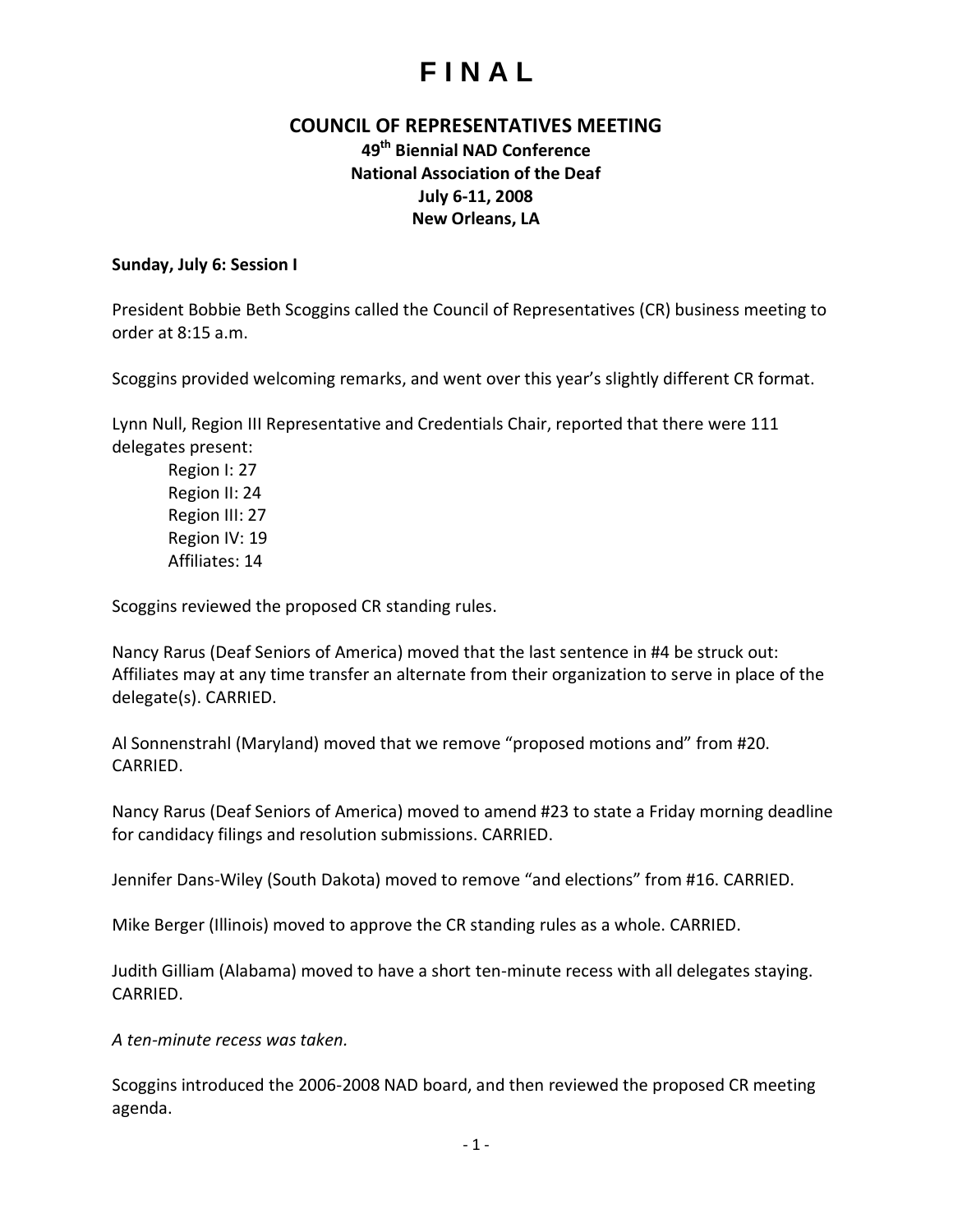Chris Patterson (Georgia) moved to approve the CR meeting agenda. CARRIED.

Libby Pollard provided parliamentary training to the delegates.

The following individuals were appointed to the CR Minutes Review Team: Alicia Epstein of Maryland (Region I), Sara Bianco, Illinois (Region II), June McMahon, Florida (Region III), Lisa McNiven, New Mexico (Region IV), and Nancy Rarus, Deaf Seniors of America (Affiliates/Other).

*A five-minute recess took place.*

Judith Gilliam (Alabama) moved that delegates be provided with a copy of Libby Pollard's PowerPoint presentation by the end of today's CR session. CARRIED.

Tom Kober, Bylaws Chair, reviewed bylaws procedures.

*The delegates recessed for lunch, and returned at 1:15 p.m.*

Scoggins shared a membership card from the 1950s that Buddy Singleton (California) has carried in his wallet for decades. She then shared an autographed photo given to her by Ed Kelly from when she and Kelly posed with Jamie Lee Curtis. She also introduced Secretary Trudy Suggs's six-month-old daughter Eavan as the "NAD baby" and mentioned that it was the first time in NAD history that two board members gave birth during their terms; the other board member was Region I Representative Julie Bourne.

Null reported that there were 78 delegates present:

Region I: 19 Region II: 23 Region III: 19 Region IV: 16 Affiliates: 11

Kober reviewed the proposed 2008 bylaws amendments.

Linsay Darnall, Jr., NAD Board Region II Representative, discussed the revised NAD mission, vision and values.

*The delegates recessed at 3:10 p.m. for dinner.*

#### **Session II**

*The meeting resumed at 7:15 p.m.*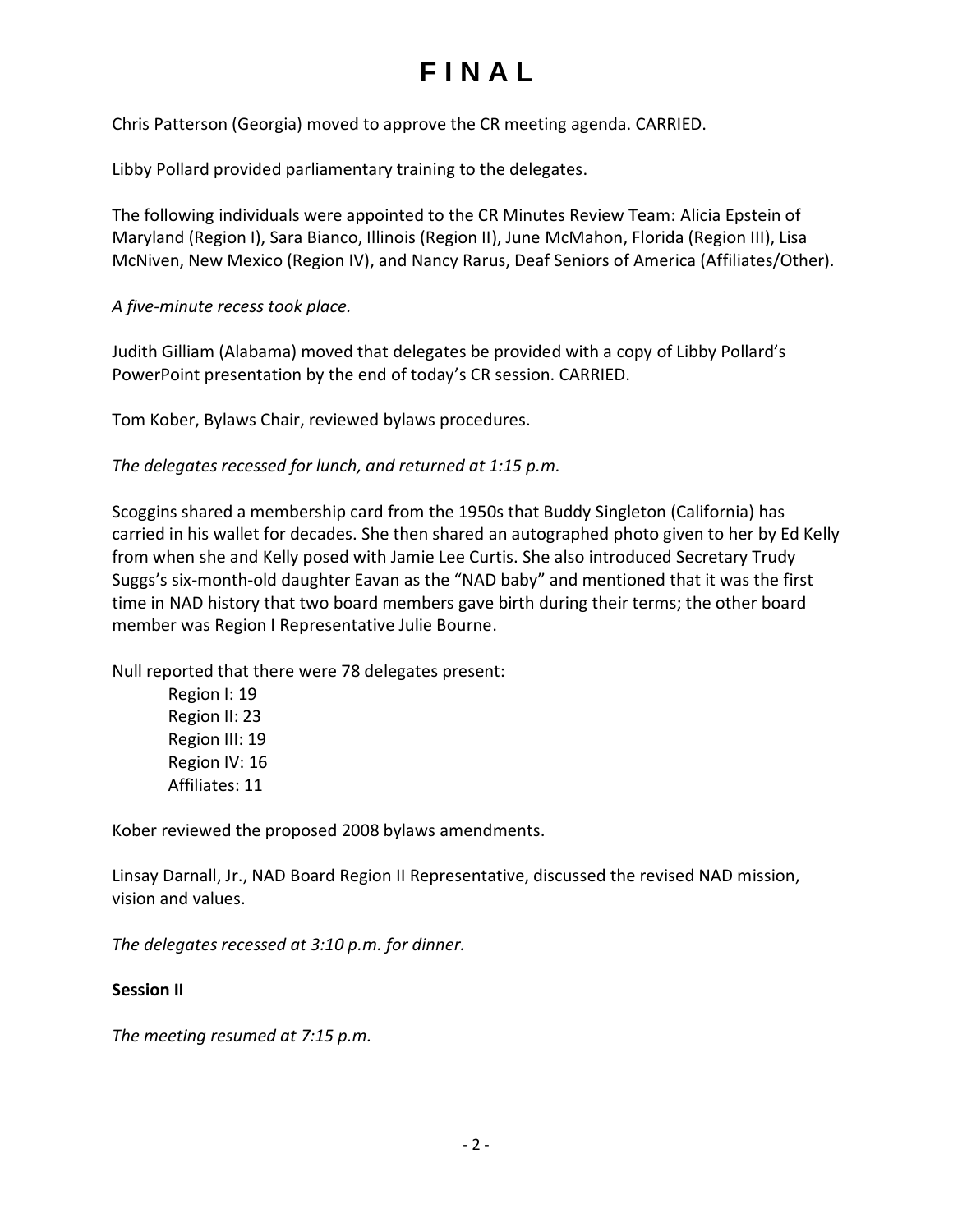Null reported that there were 105 delegates present:

Region I: 22 Region II: 24 Region III: 27 Region IV: 17 Affiliates: 15

Darnall provided regional representatives' reports, and a quick glance at each state association's accomplishments.

Region I Representatives Yerker Andersson and Julie Bourne:

- Attended state conferences in Connecticut, Maryland, New York and Rhode Island.
- Presented at Gallaudet Leadership Institute, CED meeting, leadership conference at Harvard University and Gallaudet University's International Sign Language Day.
- Hosted a NAD Across America fundraiser at Jack and Rosalyn Gannon's farm.
- Published a regional e-newsletter.
- Reported that 26 delegates from 10 states attended the Region I Conference hosted by Connecticut Association of the Deaf. This was the first joint state and regional conference.

Region II Representatives Jack Cooper and Linsay Darnall, Jr.:

- Attended state conferences in Iowa, Kansas, Missouri, Minnesota, Nebraska, Ohio and South Dakota.
- Exhibited on behalf of NAD at various events, such as Deaf Expo in Omaha, ASL Expo, and Kansas Deaf Day.
- Hosted a NAD Across America fundraiser at a NAD member's home.
- Published a regional e-newsletter and distributed several memos.
- Reported that 46 delegates from 13 states attended the Region II Conference hosted by South Dakota Association of the Deaf, held at Camp Lakodia.

Region III Representatives Lissette Molina and Lynn Null:

- Attended NAD Leadership Training Conference in Austin, TX, and Youth Leadership Camp in Oregon.
- Attended state conferences in Alabama, Florida, Louisiana, North Carolina, and Tennessee.
- Provided board training in South Carolina.
- Developed new relationship with Puerto Rico.
- Were involved in various committees at the NAD level.
- Reported that 25 delegates from 11 states attended the Region III Conference hosted by Oklahoma Association of the Deaf in Tulsa, OK.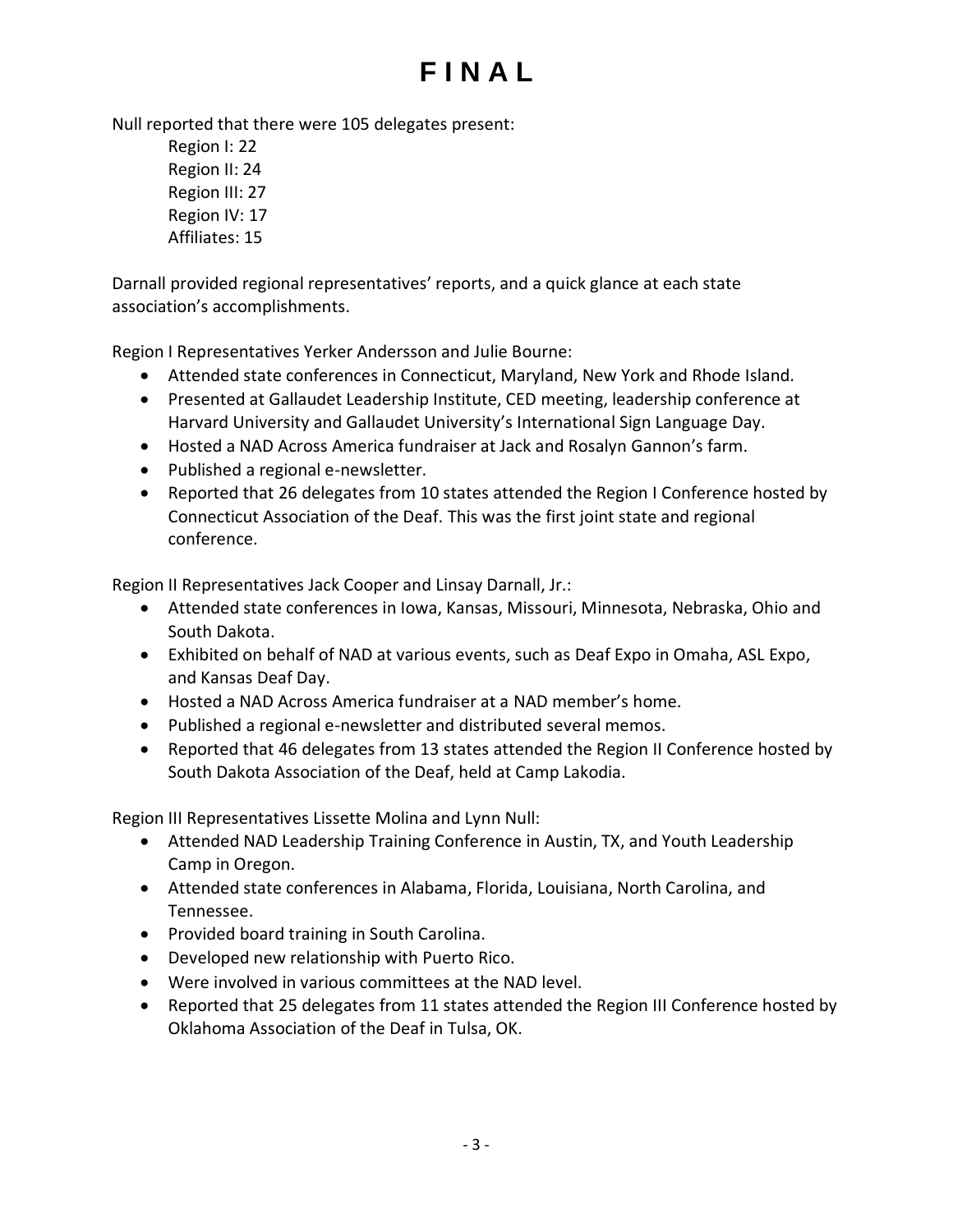Region IV Representatives Genie Gertz and Astrid Goodstein:

- Attended or presented at Arizona Deaf Festival/Conference, California Biennial Conference, California Association of the Deaf 100<sup>th</sup> Anniversary Gala, Junior NAD conference in Tucson, AZ, and a Valley of the Sun GUAA chapter meeting in Phoenix, AZ.
- Coordinated a NAD fundraiser in conjunction with Bernard Bragg's *Theatre in the Sky* tour in Northridge, CA
- Coordinated NAD Across America fundraisers in Taylorsville, UT, Surprise, AZ, and Tucson, AZ.
- Worked at NAD exhibition at Phoenix Deaf Expo.
- Actively recruited participants for NAD Leadership Training Conference.
- Reported that 15 delegates from 8 states attended the Region IV conference hosted by the Utah Association of the Deaf at the Sanderson Community Center in Taylorsville, UT.

Appointed Board Members Nathie Marbury and Thuan Nguyen reported on their activities over the past two years, such as raising \$4,000, recruiting members, working with the Diversity Strategic Team, providing workshops around the nation, and working closely with the board on diversity matters.

Scoggins reminded delegates that motions were due by July 7 at 4 p.m., and reviewed the caucus agenda for later that evening. Delegates then attended their regional or affiliate caucuses.

*The CR recessed at 7:55 p.m.*

#### **Monday, July 7, 2008: General Forum Session I**

*President Scoggins called the meeting to order at 8:31 a.m.*

Scoggins quickly reviewed the proposed forum standing rules; printouts will be posted near the elevators.

Susan Dramin-Weiss (Illinois) moved to approve the 2008 forum standing rules. CARRIED.

Larry Devenny (Arizona) moved to limit debate on motions to three minutes per person. CARRIED.

Scoggins reviewed the submitted 32 motions and reminded delegates that voting on the top 30 motions would take place that afternoon.

*The General Forum recessed for lunch at 11:19 a.m., with Session II voting to take place between 3 and 5 pm in the afternoon.*

*The CR meeting resumed at 1:42 p.m.*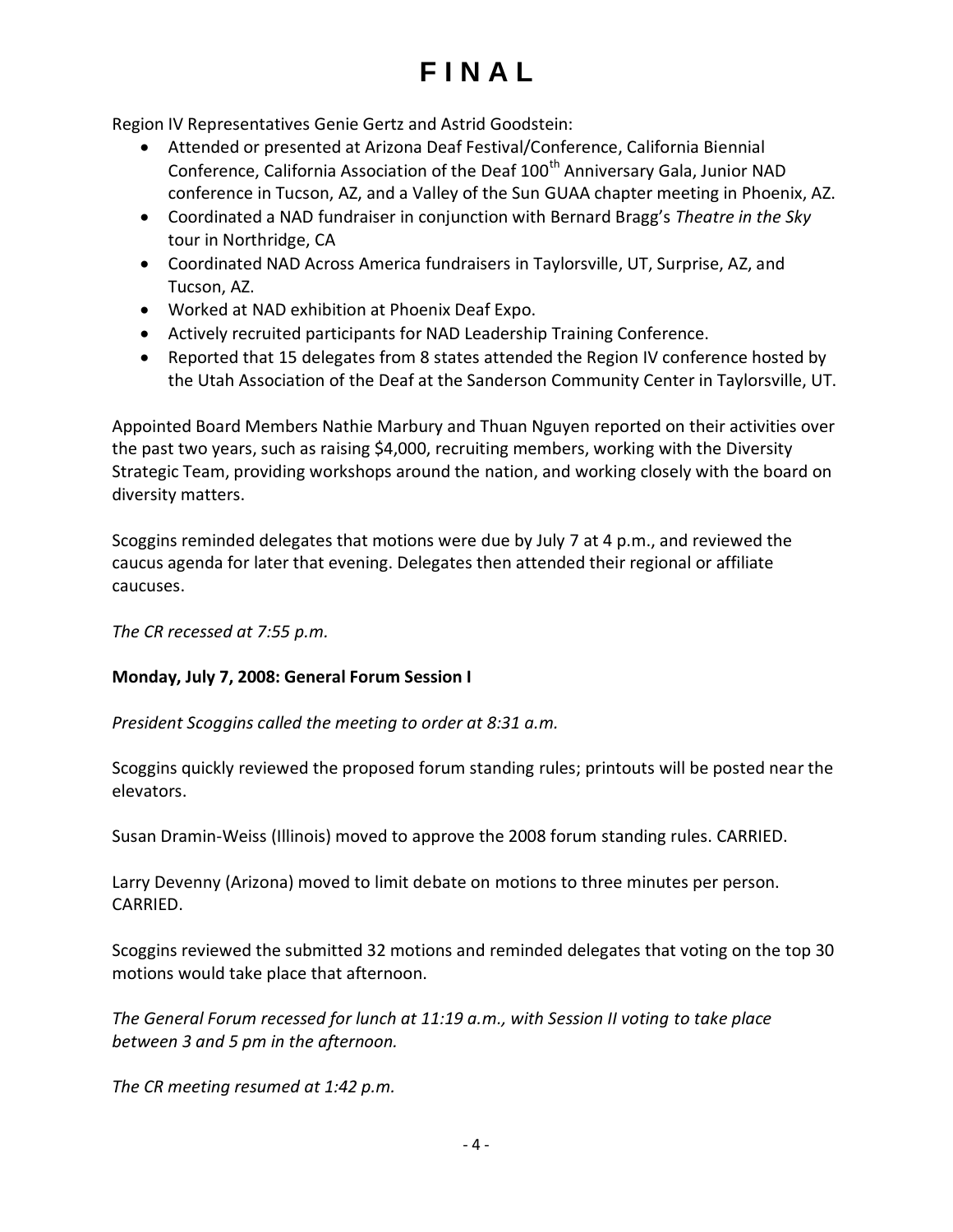#### **Session III**

Null reported that there were 110 delegates present:

Region I: 25 Region II: 21 Region III: 28 Region IV: 21 Affiliates: 15

Scoggins presented her state of the NAD address.

Glenn Anderson, on behalf of Diversity Strategic Team Chair Karen Wilson (nee Tong-Bregman), reported on team activities. Wilson also sent a letter to the board expressing concern about the contents of the NAD diversity statement.

Alyce Reynolds (Gallaudet University Alumni Association) moved to approve the Diversity Strategic Team report as presented. CARRIED.

Yvonne Dunkle, Vision 2020 Strategic Team Chair, reported on the Vision 2020 draft and activities. The team focused on strategic steps needed for implementation of Fulton III committee recommendations. The new board will wrap up the Vision 2020 strategic plan within the next few months.

Beatrice Pfaff (Indiana) moved to approve the Vision 2020 document in concept. CARRIED.

Beatrice Pfaff (Indiana) moved to add Scoggins' participation in the Deaf People of Color conference to Scoggins' report. CARRIED.

Gertz and Goodstein presented the State Association Award to the Utah Association of the Deaf. This award is presented to the state association that has demonstrated exceptional advocacy programs and services, including membership outreach and communications.

*The CR meeting recessed at 3:43 p.m.*

#### **Tuesday, July 8, 2008: Session IV**

*Scoggins called the meeting to order at 8:20 a.m.*

Null reported that there were 103 delegates present:

Region I: 24 Region II: 23 Region III: 24 Region IV: 19 Affiliates: 13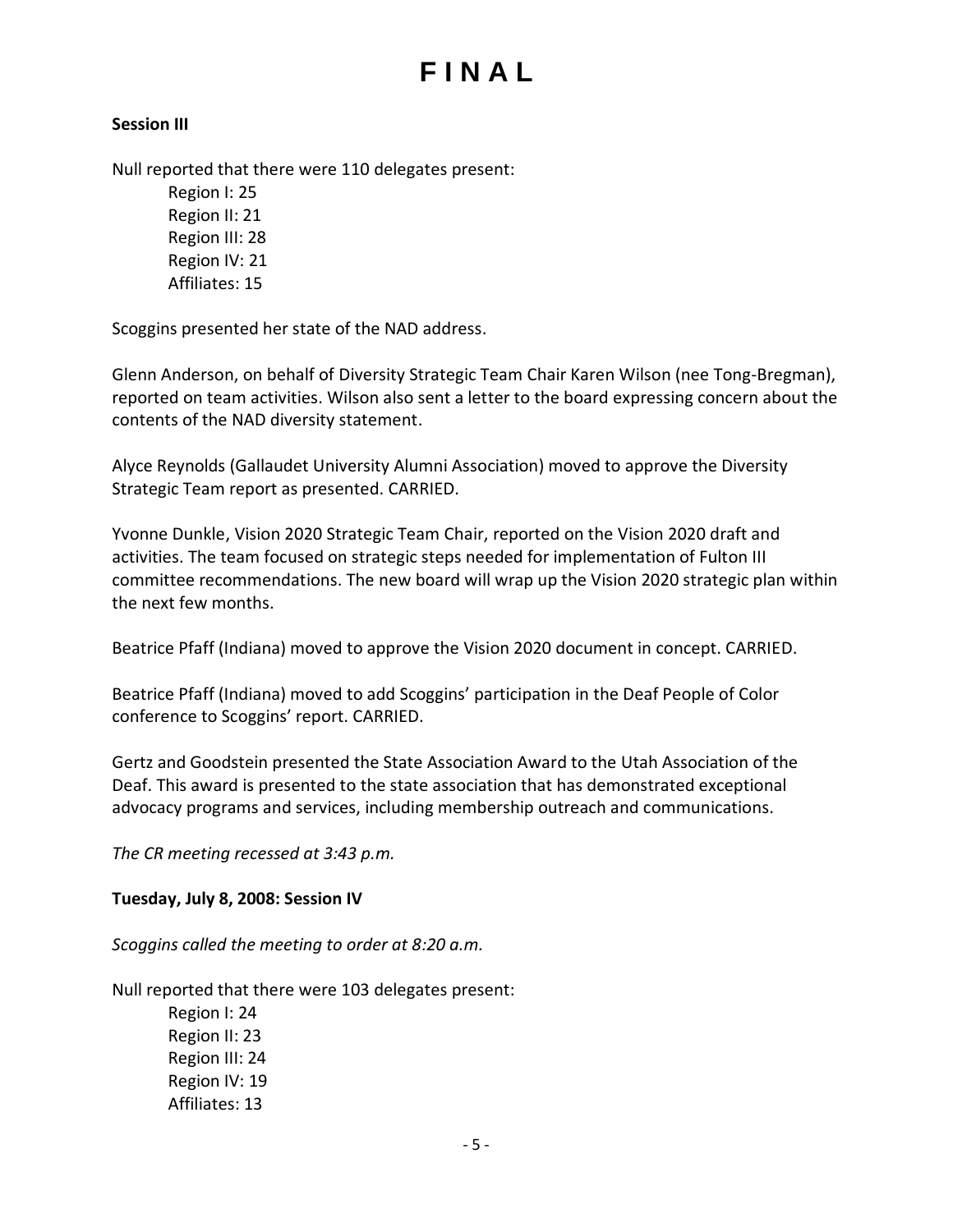Conference Local Committee Chairs Pauline Wood and Randy Pippins were honored with the Knights of the Flying Fingers Award. This award is presented to individual members in recognition of outstanding and dedicated volunteer service on behalf of the NAD.

Sean Gerlis (New Jersey) moved that the CR go into a one-hour recess to discuss the top 30 (ranked) motions. CARRIED.

*The meeting went into recess until 9:25 a.m.*

Committee reports took place; all reports and PowerPoint presentations will be posted on the NAD website after the conference.

Jr. NAD Delegates Colton Jannusch and Claira Oberrender presented their report on Jr. NAD activities. They also reviewed motions made by campers during the 2007 Youth Leadership Camp session, which paralleled the work of the NAD and its priorities.

Nancy Bloch reported on the development committee, which was chaired by Marilyn Smith until last winter. Bloch then took over as interim chair. Smith held a retreat during the spring of 2007 in Seattle, WA, and recommendations were presented to the NAD board:

- Fund management software needs to be updated, which the NAD already has in place.
- A fundraising strategic plan should be in place, which is partly accomplished by the Vision 2020 strategic plan.
- Donor marketing and outreach strategies should be expanded.
- A development director needs to be hired; recently, a part-time contractor has been hired for the time being.

Judith Gilliam (Alabama) moved to accept the development committee report. CARRIED.

Treasurer Tom Dillon, Chair, presented the finance committee report. He discussed the organization's fundraising efforts, membership numbers, and profit/loss reports. His committee performed a major overhaul of the NAD's investment policy. Additionally, the NAD upgraded its accounting system and added an accountant position under the Described and Captioned Media Program contract. Also, the NAD received an "unqualified" (top) rating for its non-profit and federal A-133 audits for Fiscal Years 2008 and 2009, a major accomplishment. Various revenue sources were discussed.

Larry Devenny (Arizona) moved to approve the finance report. CARRIED.

Vice President Chris Wagner, as Governance Committee Chair, provided the report for the committee, which includes Bylaws, Board Policy Manual, Biennial Conference, NAD Leadership Training Conference, and State Associations/Affiliates. The Bylaws Committee, chaired by Kober, established a new tracking system, developed a new format for consistency, and presented the 2006 and 2008 amendments to members. Null, Board Policy Manual Chair, made ongoing updates to the manual, including the adoption of the Carver Model, crisis management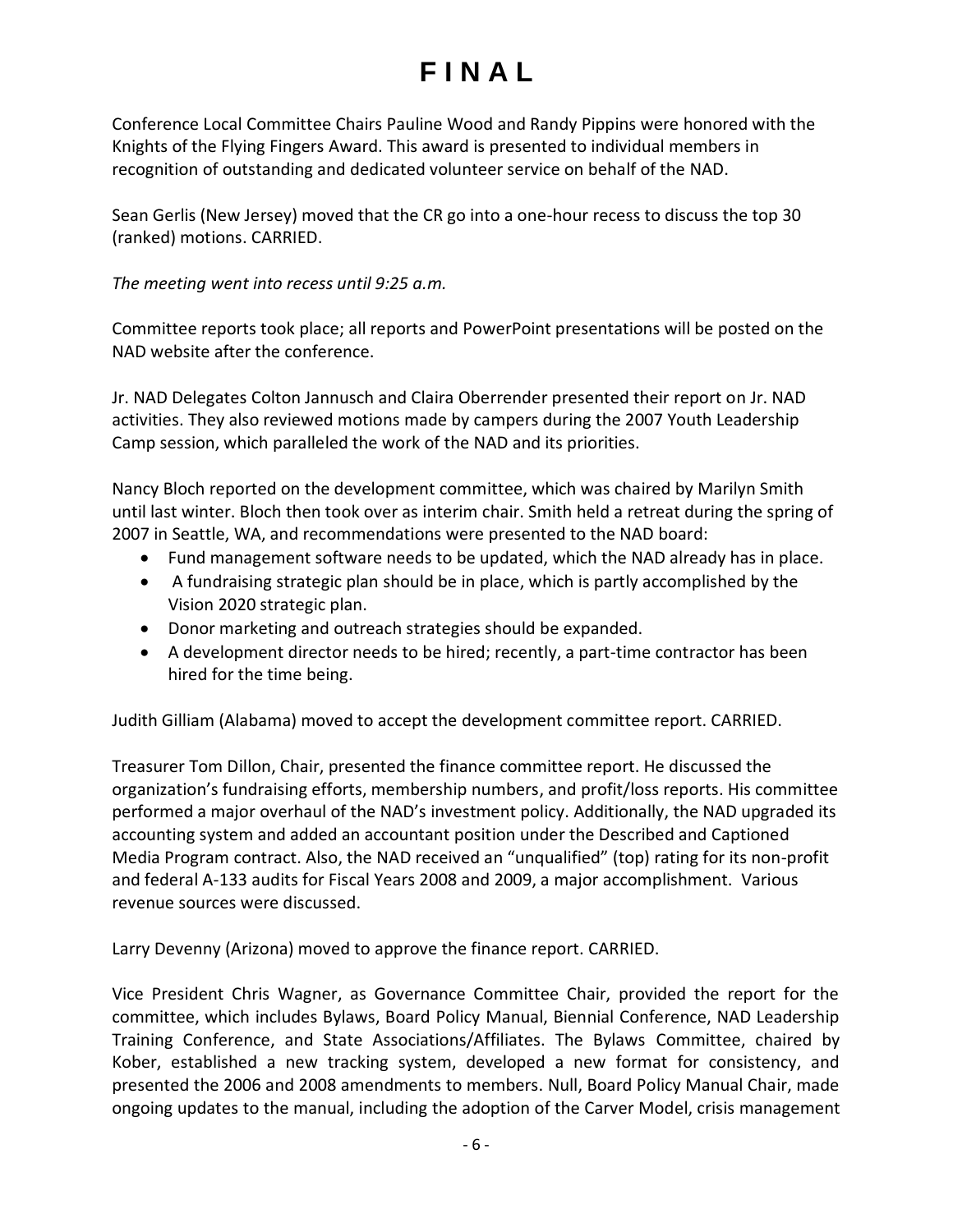procedures, public relations/media communication procedures and board roles and responsibilities. The biennial conference this year was the first time that the board had such a major role in planning and organizing, working closely with headquarters, along with local committee support. The NAD Leadership Training Conference was held in Austin, TX, in April, and attracted 130 participants. Finally, Char Parsley led the State Association/Affiliate Committee, which worked hard on updating the Delegate Manual. The new co-chairs of the committee are Jennifer Pfau of Colorado and Richard McCowin of Nebraska.

Jimmy Oster (Arizona) moved to accept the Governance Committee report. CARRIED.

Manny Johnson, Membership Committee Chair, and his cluster chairs provided the Membership Committee report. Clusters include benefits, marketing, outreach and youth. The committee had the goal of completing the progress of 2004/2006 conference priorities before the 2008 conference. Individual membership increased from 4,438 in July 2006 to 5,227 in July 2008. The committee is working on a strategic membership marketing plan, along with a joint membership package for state associations and NAD. Special focus on youth will continue.

Margi Morgan (Oregon) moved to accept the membership committee report. CARRIED.

Manny Johnson was presented with the Knights of Flying Fingers Award (see description above).

Howard Rosenblum, Public Policy Committee Chair, reported on activities. A 2006 conference priority was to add "audism" to American dictionaries; a letter has been drafted for dictionary editors and will be sent within a few weeks. The committee also submitted an "ASL is Awesome!" proposal to the board, an awareness campaign that promotes the importance of ASL. The board has approved this for Fall 2008 implementation through partnerships with state associations. Other work by the committee includes making the 2008 federal elections accessible, education subcommittee establishment, monitoring international deaf community activities, serving as an advisory group to review ongoing technological issues, creating two major position statements on mental health issues, and four position and advocacy statements on civil rights focusing on video relay interpreting in hospitals, communication access funds and communication access in courts.

Ann Cooper (Kansas) moved to accept the Public Policy Committee report. CARRIED.

The Knights of Flying Fingers Award was presented to Ava Crowell and Jennifer Kononenko (see description above).

*The CR recessed for lunch at 11:15 a.m., and returned at 1:20 p.m.* 

### **Session V**

Libby Pollard shared parliamentary procedure refreshers with CR delegates.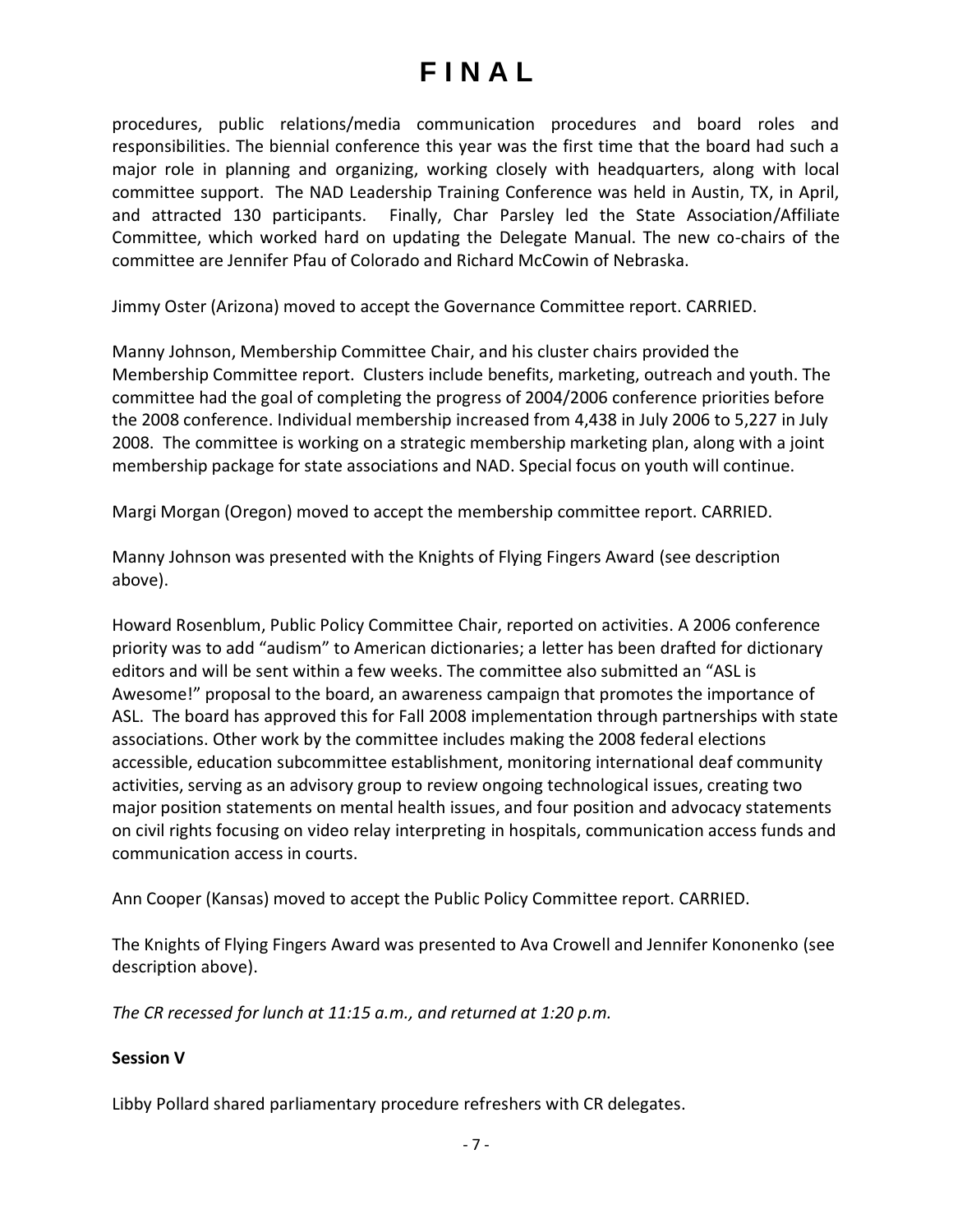The Knights of Flying Fingers award was presented to Joanne Williams, accepted by Norma Lea Chrismon on Williams' behalf (see description above).

Null reported that there were 104 delegates present:

Region I: 20 Region II: 23 Region III: 28 Region IV: 21 Affiliates: 12

Discussion on proposed bylaws took place.

Harvey Corson (Connecticut) moved to postpone discussion on the first three amendments until this afternoon. CARRIED.

Jennifer Dans-Wiley (South Dakota) moved that, in order to make the meeting more efficient, amendments 2006-6-14, 18, and 20 through 32 be accepted. CARRIED.

Howard Rosenblum and Gertrude Galloway were presented with the Spirit of the NAD Award. This award recognizes individual members who carry the spirit of the NAD in all levels of their work, demonstrating exemplary commitment, dedication, and service.

Steve Baldwin was presented with the Robert M. Greenmun Memorial Award, which was accepted by Larry Evans, Gertrude Galloway, and John Mills. This award is presented to individual state association member(s) who demonstrate leadership excellence and contribution on a voluntary basis.

Delegates took action on the proposed amendments as follows:

- 2006-01c: Dean DeRusso (New York) moved to reword this amendment from "…rights of all deaf Americans" to "…rights of deaf and hard of hearing individuals in the United States of America" (mission/object). CARRIED.
- 2006-02c and 2006-03c: Harvey Corson (Connecticut) moved to accept the bylaws committee's recommendation to reject inclusion of these (vision and values). CARRIED.
- 2006-04, 2006-05, and 2006-16: Jennifer Dans-Wiley (South Dakota) CARRIED.
- 2006-15, 2006-17, 2006-19, and 2008-01: Jennifer Dans-Wiley (South Dakota) moved to reject these amendments. CARRIED.

Al Sonnenstrahl (Maryland) moved that we refer the first Deaf Youth USA motion (proposed amendment 2008-01) to the bylaws committee for 2010. CARRIED.

Sean Gerlis (New Jersey) moved to refer the second Deaf Youth USA motion (proposed amendment 2008-02) to the bylaws committee. CARRIED.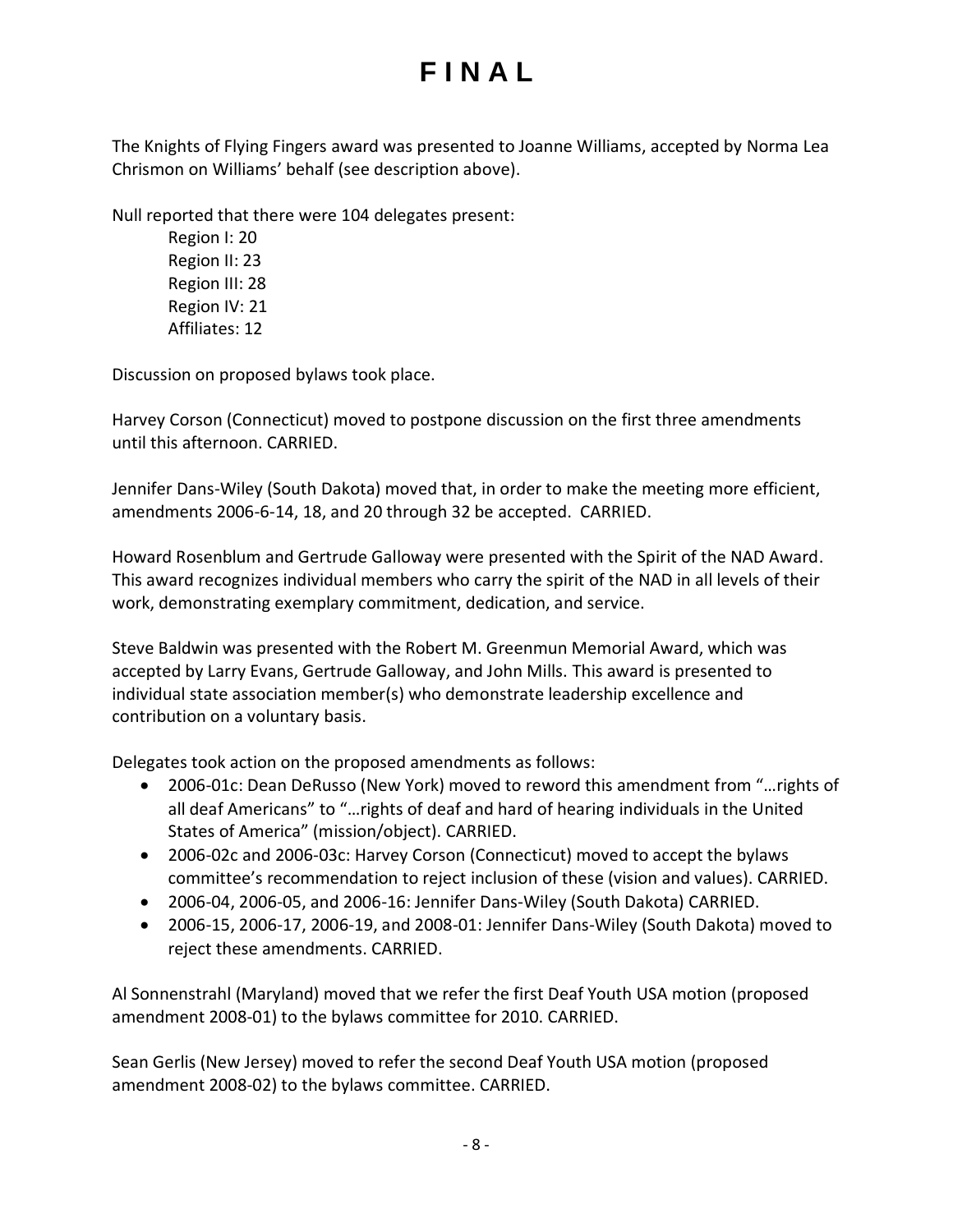Tom Kober (South Dakota) moved that the entire bylaws be accepted as revised and as a whole. CARRIED.

Harvey Corson (Connecticut) mentioned that he has been involved with NAD in one way or another since 1964, and is extremely pleased with this very smooth process.

Scoggins thanked Kober and his bylaws committee members for all of their hard work.

*A five-minute recess took place.*

The Andrew J. Foster Memorial Award was presented to Yerker Andersson, and accepted by Merv Garretson on his behalf. This award, in memory of Foster, a missionary educator, is presented to an individual NAD member in recognition of excellence in teaching.

Suggs provided the Steering Committee report; committee members included Dan Brubaker, Phil Bravin, Nancy Bloch and Chris Wagner.

*The CR meeting recessed at 4:06 p.m.*

### **Friday, July 11, 2008: Session VI**

*The CR meeting resumed at 8:06 a.m.*

Null reported that there were 108 delegates present:

Region I: 24 Region II: 24 Region III: 24 Region IV: 20 Affiliates: 16

The Accessibility Award was presented to Walt Disney Company, represented by Mark Jones. This award is presented to an organization in recognition of its exceptional efforts to bring about greater accessibility for deaf and hard of hearing Americans.

Suggs thanked her committee members, and stated that the top 20 motions would be voted upon by CR delegates that morning. She reminded delegates that if a ballot showed votes for more than 20 motions, that ballot would be disqualified. Voting then took place.

The Media Access Award was presented to PepsiCo for its Super Bowl commercial; the award was accepted by Brian Dowling, Darren Therriault, and Clay Broussard. This award is presented to an organizational entity in recognition of exceptional efforts in making media accessible.

Discussion of proposed motions took place.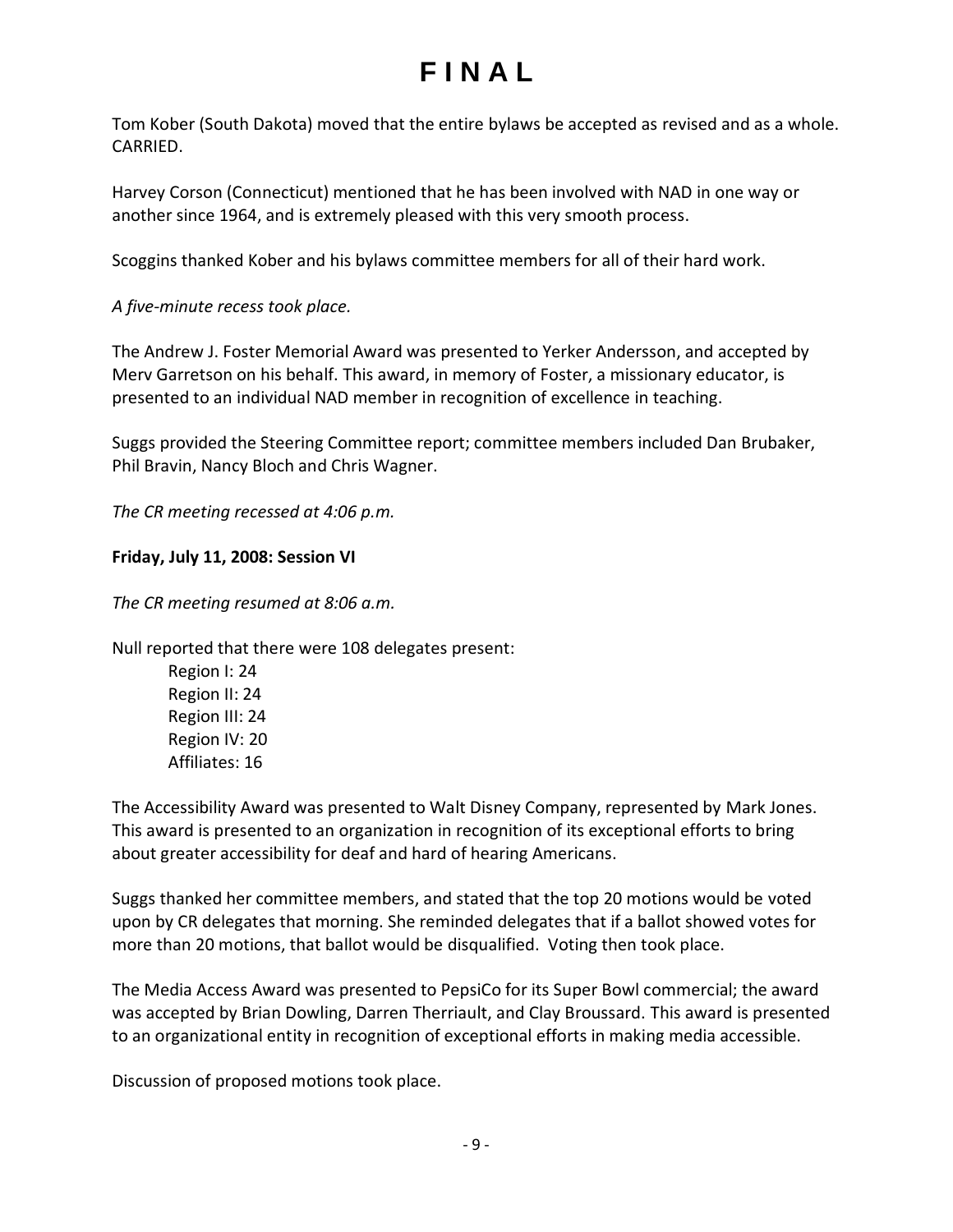Vicki Joy Sullivan (New Jersey) moved to amend 2008-LA-PUB-003 to add "outcomes" to the title and then in the motion. CARRIED.

Vicki Joy Sullivan (New Jersey) moved to amend 2008-LA-PUB-010 to replace "insurance" with "systems," and to change "insurance companies" to "health care systems." CARRIED.

### *As delegate votes on proposed motions were counted, fundraising efforts took place.*

Bernard Bragg and Roz Rosen formally presented a \$25,000 check to NAD, which President Scoggins accepted. This check is the result of Bragg's *Theatre in the Sky* tour. At the 2007 World Congress of the World Federation of the Deaf (WFD), Bragg and Scoggins also presented on behalf of the NAD another check of \$25,000 to Markku Jokinen, president of the WFD. The WFD will use this money to create training DVDs on human rights.

While votes were counted, Paul Singleton (Maryland) led the CR fundraising drive, challenging delegates and onlookers to match or exceed Bernard Bragg's \$25,000 donation to NAD. The total donated by state associations and individuals during this time brought in an impressive \$32,506.

Resolutions were then reviewed.

### *A five-minute recess took place.*

Past President Merv Garretson came onstage to open the 52-year-old bottle of wine bought for the Fulton Tontine gathering in 1956, which led to the reorganization of the NAD as a federation. He, as the sole survivor of the original gathering, stated with a chuckle that Jess Smith probably did not buy the best type of wine. He then took a sip as onlookers gave him a round of applause. This was truly a historical moment.

Cheryl Moose, Registry of Interpreters for the Deaf president, came onstage to join Scoggins in jointly presenting NAD-RID Outstanding Service to Interpreting to Judith Gilliam and Gary Sanderson. Cathy McLeod received Sanderson's award on his behalf. This award is presented to individual member(s) of the NAD or RID who has shown significant dedication to and involved with improving the quality of interpreting in the United States, within a framework that recognizes the importance of collaboration between deaf and hard of hearing individuals, and individuals who are interpreters.

NAD board elections began with Goodstein, Elections Chair, explaining the process. Garretson was then brought onstage to lead the elections.

Al Sonnenstrahl (Maryland) moved that Bobbie Beth Scoggins be voted in as president by acclamation. CARRIED.

The secretary cast the ballot for Scoggins as president.